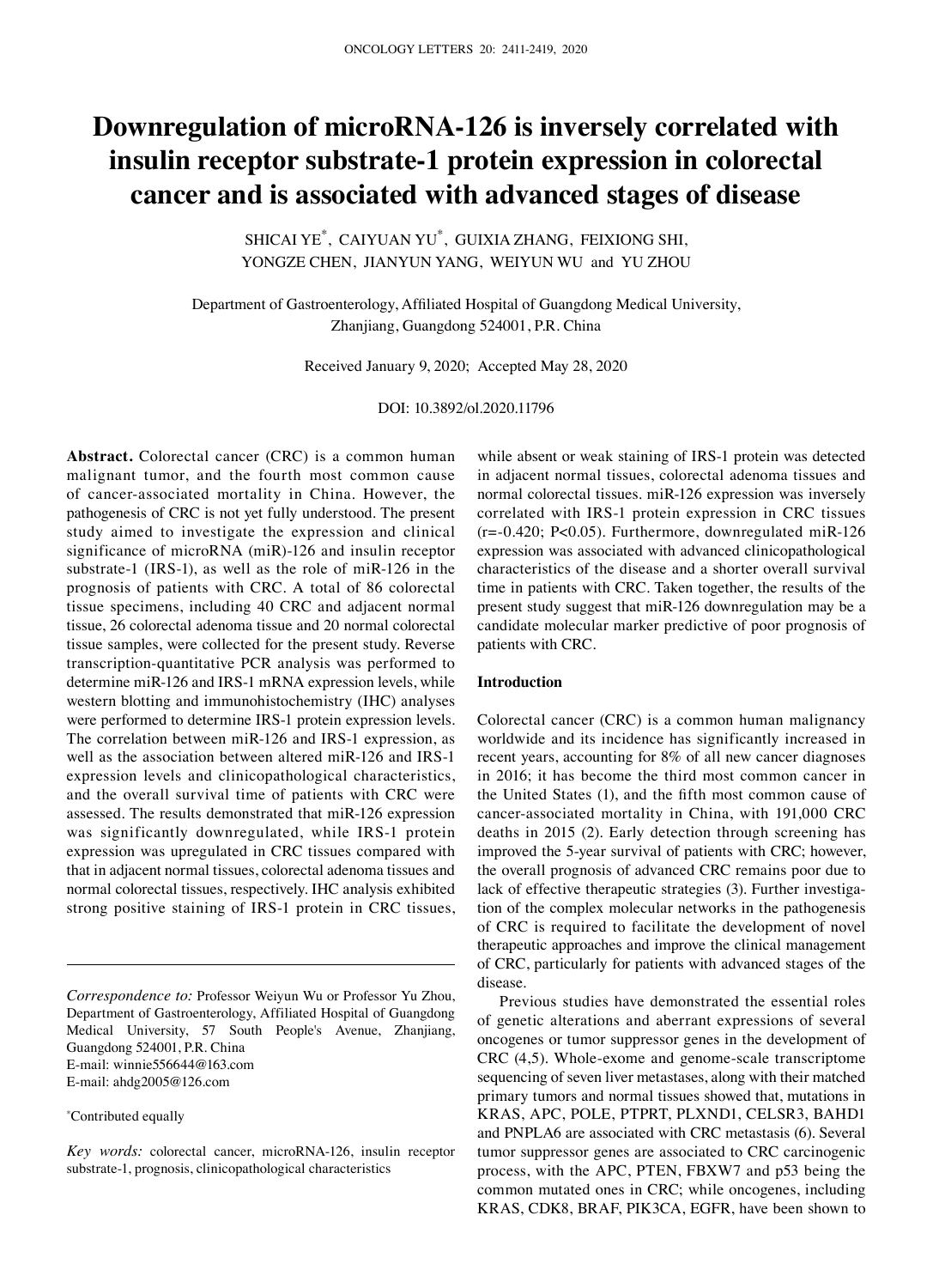have mutations in patients with CRC (7). In addition to the protein-coding genes, microRNAs (miRNAs/miRs), a class of non-protein coding small RNAs, have also been reported to play a critical role in CRC tumorigenesis (8).

Mature miRNAs are a class of small, non-coding RNAs, with a length of ~22 nucleotides. miRNAs mediate the binding of the RNA‑induction silencing complex with the 3'‑untranslated region (UTR) of target mRNAs and regulate their degradation or translational inhibition (9). miRNAs are involved in several physiological processes, such as cell proliferation, differentiation, apoptosis, individual growth and development, neoplasia and metabolism (10). Thus, altered expression levels of miRNAs have been demonstrated to influence several oncogenic signaling pathways. For example, miR-210-3p promotes prostate cancer cell epithelial-mesenchymal transition and bone metastasis via the NF-κB signaling pathway (11). Furthermore, miR-365a-3p regulates JAK-STAT signaling to suppress the proliferation and metastasis of colorectal cancer cells(12). Thus, miRNAs are considered to play critical roles in the pathogenesis of different types of human cancer, including CRC (13). Deregulated expression levels of several miRNAs, including miR-134, miR-320b, miR-766 and miR-19a, have been reported in CRC. A previous study demonstrated that downregulation of miR-134 in CRC leads to overexpression of metastasis-associated genes in colon cancer-1, an oncogenic protein promoting tumor metastasis via deregulation of the hepatocyte growth factor/Met signaling pathway (13). The tumor suppressor role of miR-320b in CRC by inhibition of c‑Myc expression has also been reported (14). Furthermore, oncogenic roles of miR-766 and miR-19b have been demonstrated in the pathogenesis of CRC. Overexpression of miR-766 and miR-19b levels have been reported to promote tumor epithelial-to-mesenchymal transitions and tumor metastasis in CRC (15,16). A previous study indicated that miR-126 expression is deregulated in several CRC cancer cell lines, including SW480, SW620, HT-29 and HCT-116 (17). Subsequent studies have reported similar findings, that miR-126 is downregulated in several types of cancer, including CRC (18-23). Further functional analysis revealed that exogenous overexpression of miR-126 suppresses AKT (also known as protein kinase B or PKB) and extracellular signal-regulated kinase-1 and -2 (ERK1/2) activation, and inhibits proliferation, migration and invasion of CRC cancer cells (24). Furthermore, *in vitro* knockdown experiments demonstrated that decreased miR-126 expression in HCT-116 cells leads to AKT and ERK1/2 activation by upregulating insulin receptor substrate-1 (IRS-1) protein expression (24), suggesting a tumor suppressor role of miR-126. However, evidence of altered miR-126 expression and its interplay with IRS-1 in primary CRC tumors remains limited.

IRS-1, a member of the IRS family, is the principle substrate of the insulin-like growth factor I receptor and the insulin receptor, and plays an essential role in cytokine signaling (25). IRS-1 mediates a range of biological responses, including apoptosis and cell differentiation, by binding to and activating enzymes or adapter molecules (26,27). Previous studies have reported that IRS-1 plays an important role in the tumorigenesis of different types of human cancer, including CRC (24). Overexpression of IRS-1 has been detected in CRC and appears to inversely correlate with CRC differentiation, progression and liver metastasis (28). Increasing evidence suggests that the interplay between miR-126 and IRS-1 may notably contribute to colorectal carcinogenesis (29,30).

The present study aimed to investigate the expression statuses of miR-126 and IRS-1 in primary CRC tumors, and to determine the clinical significance of altered miR-126 expression in patients with CRC. The findings would help to determine whether the downregulation of miR-126 expression may play an important role in the pathogenesis and progression of human CRC.

## **Materials and methods**

*Patient specimens.* A total of 126 colorectal specimens were collected from patients who underwent surgical resection or colonoscopy biopsy at the Affiliated Hospital of Guangdong Medical University (Zhanjiang, China) between July 2011 and December 2012. The specimens included samples from primary CRC and adjacent normal tissues from 40 patients with CRC, colorectal adenoma tissues from 26 patients who underwent resection of adenomas, and colonoscopy biopsy samples from 20 healthy volunteers. Among the 40 patients with CRC, 20 were men and 20 were women, with a mean age of 56.2 years (age range, 32-73 years). There were 16 men and 10 women, with a mean age of 46 years (age range, 29-65 years) in the colorectal adenoma group. A total of 20 healthy people, including 11 men and 9 women were selected as the control group, with a mean age of 47.5 years (age range, 28-60 years). Adjacent normal colorectal epithelial tissues were 5 cm away from the edge of the primary tumor. Diagnoses were confirmed via pathological analysis. The specimens were immediately frozen in liquid nitrogen and subsequently stored at ‑80˚C until further experimentation. All specimens were obtained prior to chemotherapy or radiotherapy, and the clinicopathological data of all patients, including sex, age, tumor size, tumor location, pathological data, distant metastasis, Tumor‑Node‑Metastasis (TNM) staging (31), were recorded and complete. A 5‑year follow-up was carried out for all patients, with an average follow-up time of 30.83 months (15-52 months). Follow-up data were conducted using hospital medical records and telephone interviews. The present study was approved by the Medical Ethics Committee of the Affiliated Hospital of Guangdong Medical University, and written informed consent was provided by all participants prior to the study.

*Bioinformatics prediction of miR‑126 target.* Targetscan (http://www.targetscan.org), and PicTar (http://pictar. mdc-berlin.de) databases were used to predict miR-126 targets. The 3'-UTR of IRS-1 mRNA has a putative miR-126 binding site (24).

*Reverse transcription‑quantitative (RT‑q)PCR.* Total RNA was extracted from tissue specimens, including primary CRC and adjacent normal tissues, colorectal adenoma tissues and normal samples, using RNAiso Plus (Takara Bio, Inc.), according to the manufacturer's protocol, and the purified RNA was stored at -80°C until further use. Total miRNA and mRNA were reverse transcribed into cDNA using the Mir‑X miRNA First‑Strand Synthesis kit (cat. no. 638315; Clontech Laboratories, Inc.) and PrimeScript® RT Master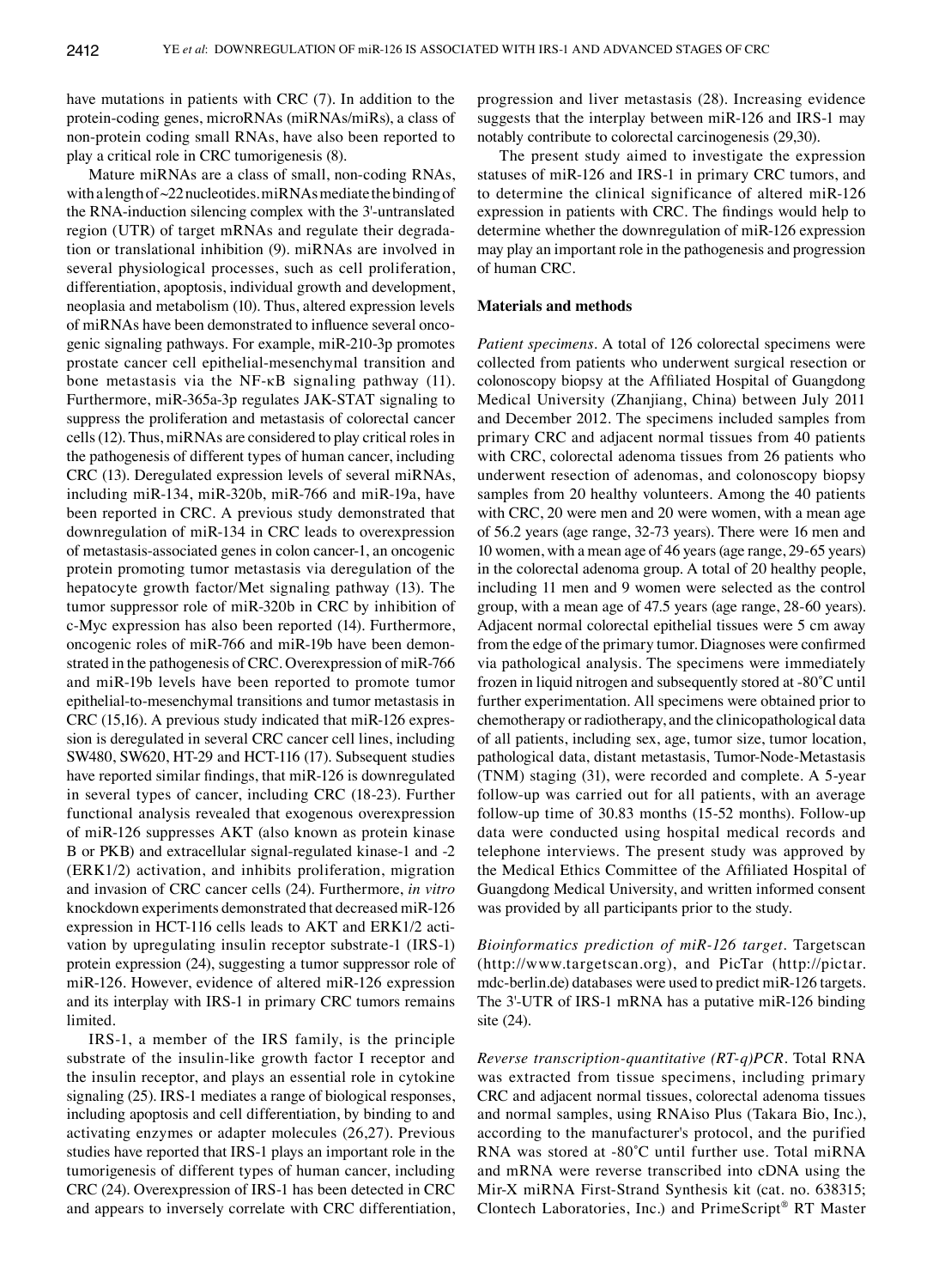Mix Perfect Real Time (Takara Bio, Inc.), respectively. The following temperature protocol was used for RT: The tube was incubated for 1 h (miR-126) or 15 min (IRS-1 mRNA) at 37˚C, then terminated at 85˚C for 5 min (miR‑126) or 5 sec (IRS-1 mRNA) to inactivate the enzymes. qPCR was subsequently performed using TB Green Premix Ex Taq II (Tli RNaseH Plus; Takara Bio, Inc.), on a LightCycler® (Roche Diagnostics). The universal reverse primer for miR-126 and U6 PCR amplification, mRQ 3' Primer, was included in the Mir‑X miRNA First‑Strand Synthesis kit, while the remaining primer sequences for miRNA and mRNA were synthesized by Sangon Biotech Co., Ltd. The primer sequences used for qPCR are listed in Table I. The following thermocycling conditions were used for qPCR: Pre‑denaturation (95˚C for 30 sec), and 40 cycles of denaturation (95˚C for 5 sec), annealing (60˚C for 20 sec) and extension (65˚C for 15 sec). Relative miR‑126 and IRS-1 mRNA expression levels were calculated using the 2-∆∆Cq method (32) and normalized to the internal reference genes U6 (miR-126) and β-actin (IRS-1), respectively. All experiments were performed in triplicate.

*Western blotting.* Western blotting was performed according to the standard protocol (33). Briefly, total protein was extracted from tissues and cells, using RIPA lysis buffer containing 1% phenylmethylsulphonyl fluoride (Beyotime Institute of Biotechnology), and concentration was measured using a BCA protein assay kit (Beyotime Institute of Biotechnology). A total of 20  $\mu$ g protein/sample was separated via 10% SDS-PAGE and subsequently transferred onto polyvinylidene difluoride membranes. The membranes were blocked with 5% fat-free milk for 1 h at room temperature and then incubated with rabbit anti-human IRS-1 (1:1,000; cat. no. 2390S; Cell Signaling Technology, Inc.) and mouse anti-human GAPDH (1:1,000; cat. no. AG019; Beyotime Institute of Biotechnology) primary antibodies overnight at 4˚C, prior to incubation with horseradish peroxidase-labeled goat anti-rabbit IgG (1:1,000; cat. no. A0208; Beyotime Institute of Biotechnology) secondary antibody for 1 h at room temperature. Protein bands were visualized using the enhanced chemiluminescence kit (cat. no. P0018S; Beyotime Institute of Biotechnology) and analyzed using Quantity One image analysis software (version 4.6.6; Bio-Rad Laboratories, Inc.).

*Immunohistochemistry (IHC).* IHC staining was performed according to the standard protocol (Santa Cruz Biotechnology, Inc.). All tissues were fixed in 4% paraformaldehyde for at least 24 h at 4°C and embedded in paraffin. Paraffin-embedded tissues were cut into  $4-\mu m$  thick sections and placed onto positively charged slides pretreated with polylysine (Wuhan Boster Biological Technology, Ltd.). The tissue sections were subsequently deparaffinized in xylene, rehydrated in a descending ethanol series (90, 80 and 70% for 5 min, respectively) and distilled water, and subjected to heat-induced antigen retrieval in 10 mM citrate buffer (pH=6.0) (Beijing Solarbio Science and Technology Co., Ltd.) for 5 min at room temperature. The slides were blocked with 10% goat serum (Wuhan Boster Biological Technology, Ltd.) for 10 min at room temperature, prior to incubation with 3%  $H<sub>2</sub>O<sub>2</sub>$  for 10 min at room temperature to inhibit endogenous peroxidase activity. Tissue sections were incubated with rabbit anti-human IRS-1 primary antibody (1:50; cat. no. SC-559; Santa Cruz Biotechnology, Inc.) overnight at 4˚C. The slides were washed three times with PBS (Wuhan Boster Biological Technology, Ltd.), prior to incubation with the MaxVision™ HRP-polymer goat anti-rabbit secondary antibody in the IHC kit (Fuzhou Maixin Biotech Co., Ltd.) for 30 min at room temperature. The slides were subsequently stained with 3,3'-diaminobenzidine for 10 min at room temperature to visualize IRS-1 expression and counterstained with hematoxylin for 2 min at room temperature, prior to mounting in permanent mounting medium. The stained tissue sections were observed under a confocal microscope (magnification, x400; Leica Microsystems, Ltd.). Tissues incubated with PBS instead of the primary antibody were used as negative controls. All experiments were performed in triplicate.

*Statistical analysis.* Statistical analysis was performed using SPSS software version 13.0 (SPSS, Inc.). All experiments were performed in triplicate and data are presented as the mean  $\pm$  standard deviation. One-way analysis of variance, followed by Bonferroni's post-hoc test, was used for multiple intergroup comparisons between miR-126 and IRS-1 mRNA or protein expression levels. Associations between miR-126 or IRS-1 expression and clinicopathological characteristics of patients with CRC were analyzed using the  $\chi^2$  test. Kaplan-Meier curves and the log-rank test were generated to assess the survival data, while Pearson's correlation analysis was performed to determine the correlation between miR-126 and IRS-1 protein expression. P<0.05 was considered to indicate a statistically significant difference.

# **Results**

*miR‑126 is downregulated in CRC.* In order to determine the status of miR-126 expression in CRC, RT-qPCR analysis was performed to assess miR-126 expression in 40 primary CRC tissues and their adjacent normal tissues, in 26 colorectal adenomas and in 20 normal colorectal tissues without concomitant CRC. The results demonstrated that miR-126 expression was significantly downregulated in CRC tissues compared with that in matched adjacent normal tissues, colorectal adenoma tissues and normal colorectal tissues, respectively (P<0.05; Fig. 1A). However, no significant differences in miR-126 expression were observed between adjacent normal tissues, colorectal adenoma tissues and normal colorectal tissues, respectively (P>0.05; Fig. 1A).

*Correlation between IRS‑1 and miR‑126 expression levels in colorectal tissues.* The *in silico* miRNA target prediction analysis demonstrated that IRS-1 is one of the potential downstream targets for miR-126. In order to determine the status of IRS-1 in CRC, and its correlation with miR-126 expression, RT-qPCR and western blot analyses were performed to assess the mRNA and protein expression levels of IRS-1, respectively. No significant differences in IRS‑1 mRNA expression were observed between CRC, adjacent tissues, adenoma and normal colorectal tissues (Fig. 1B). However, western blot analysis demonstrated significantly increased IRS‑1 protein expression in CRC tissues compared with that in adjacent normal tissues, colorectal adenoma tissues and normal colorectal tissues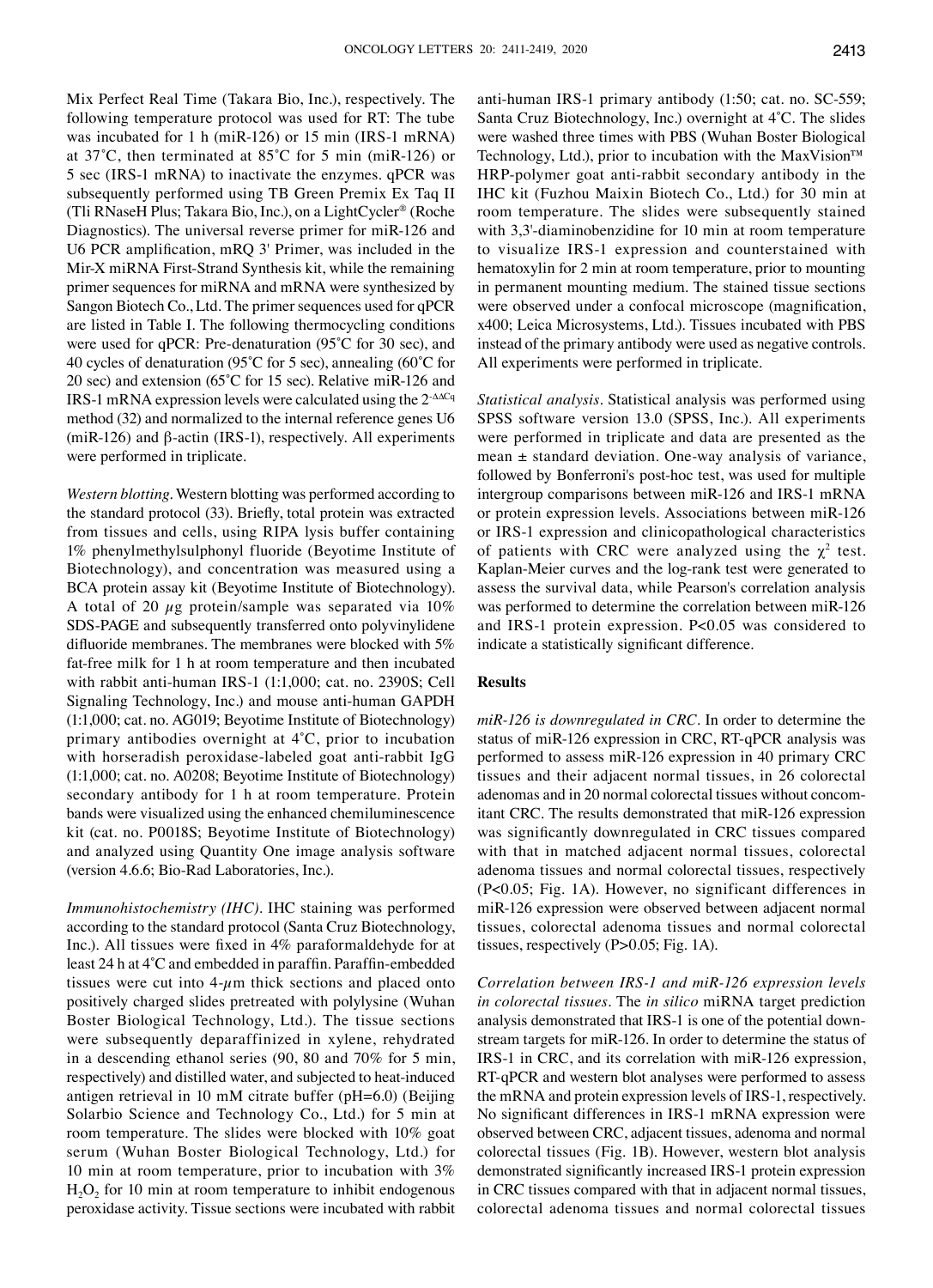| Name           | Direction | Primer $(5\rightarrow 3')$                                           |  |  |  |
|----------------|-----------|----------------------------------------------------------------------|--|--|--|
| miRNA qPCR     |           |                                                                      |  |  |  |
| $miR-126$      | Forward   | TCGTACCGTGAGTAATAATGCG                                               |  |  |  |
| U6 snRNA       | Forward   | <b>CTCGCTTCGGCAGCACA</b>                                             |  |  |  |
| Universal qPCR | Reverse   | mRQ 3' Primer included in the Mir-X miRNA First-Strand Synthesis kit |  |  |  |
| mRNA qPCR      |           |                                                                      |  |  |  |
| $IRS-1$        | Forward   | AGTCCTAACCGCAACCAGAGT                                                |  |  |  |
|                | Reverse   | <b>CCTCAGCCACACATTCTCAA</b>                                          |  |  |  |
| $\beta$ -actin | Forward   | GGCGGCAACACCATGTACCCT                                                |  |  |  |
|                | Reverse   | AGGGGCCGGACTCGTCATACT                                                |  |  |  |
|                |           |                                                                      |  |  |  |

Table I. Primer sequences used for quantitative PCR.

qPCR, quantitative PCR; miRNA/miR, microRNA; snRNA, small nuclear RNA; IRS-1, insulin receptor substrate-1.



Figure 1. Reverse transcription-quantitative PCR of miR-126 and IRS-1 mRNA expression levels in colorectal tissues. (A) miR-126 expression was significantly downregulated in CRC tissues compared with adjacent normal tissues, colorectal adenoma tissues and normal colorectal tissues, while no significant differences in miR-126 expression levels were observed between adjacent normal tissues, colorectal adenoma tissues and normal colorectal tissues. (B) No significant differences in IRS-1 mRNA expression levels were observed between CRC tissues, adjacent normal tissues, colorectal adenoma tissues and normal colorectal tissues. Data are presented as the mean ± standard deviation of three independent experiments. \* P<0.05 vs. the other three groups, respectively. miR, microRNA; IRS-1, insulin receptor substrate-1; CRC, colorectal cancer.

(P<0.05; Fig. 2A and B). Furthermore, IHC analysis indicated that IRS-1 protein was strongly expressed in the cytoplasm of CRC tissues (Fig. 2C), but only weakly expressed or absent in the adjacent normal, colorectal adenoma and normal colorectal tissue specimens (Fig. 2D-F).

Pearson's correlation analysis was performed to demonstrate the potential regulatory role of miR-126 in IRS-1 expression. The results demonstrated a significantly inverse correlation between miR-126 and IRS-1 protein expression levels (r=-0.420; P<0.05; Fig. 3A), while no significant correlation was observed between miR-126 and IRS-1 mRNA expression levels (r=0.028; P>0.05; Fig. 3B) in CRC tissues.

*Association between miR‑126 and IRS‑1 expression levels and clinicopathological characteristics in patients with CRC.* In order to understand the clinical significance of altered miR‑126 expression in patients with CRC, the association between miR-126 and IRS-1 protein expression levels and clinicopathological characteristics of patients with CRC was assessed. Of the 40 patients with CRC, decreased miR-126 expression and increased IRS-1 expression levels were observed in 29 and 27 cases compared with the levels in the matched adjacent normal tissues, respectively. As presented in Table II, downregulation of miR-126 expression was significantly associated with lymph node  $(P=0.012)$  and distant metastasis (P=0.020). Similarly, upregulation of IRS-1 protein expression was significantly associated with lymph node metastasis  $(P=0.002)$  and distant metastasis  $(P=0.025)$ . Furthermore, low levels of miR-126 expression and high levels of IRS-1 expression were significantly associated with advanced TNM stage (both P<0.05; Table II). However, no significant associations were observed between miR-126 and IRS-1 protein expression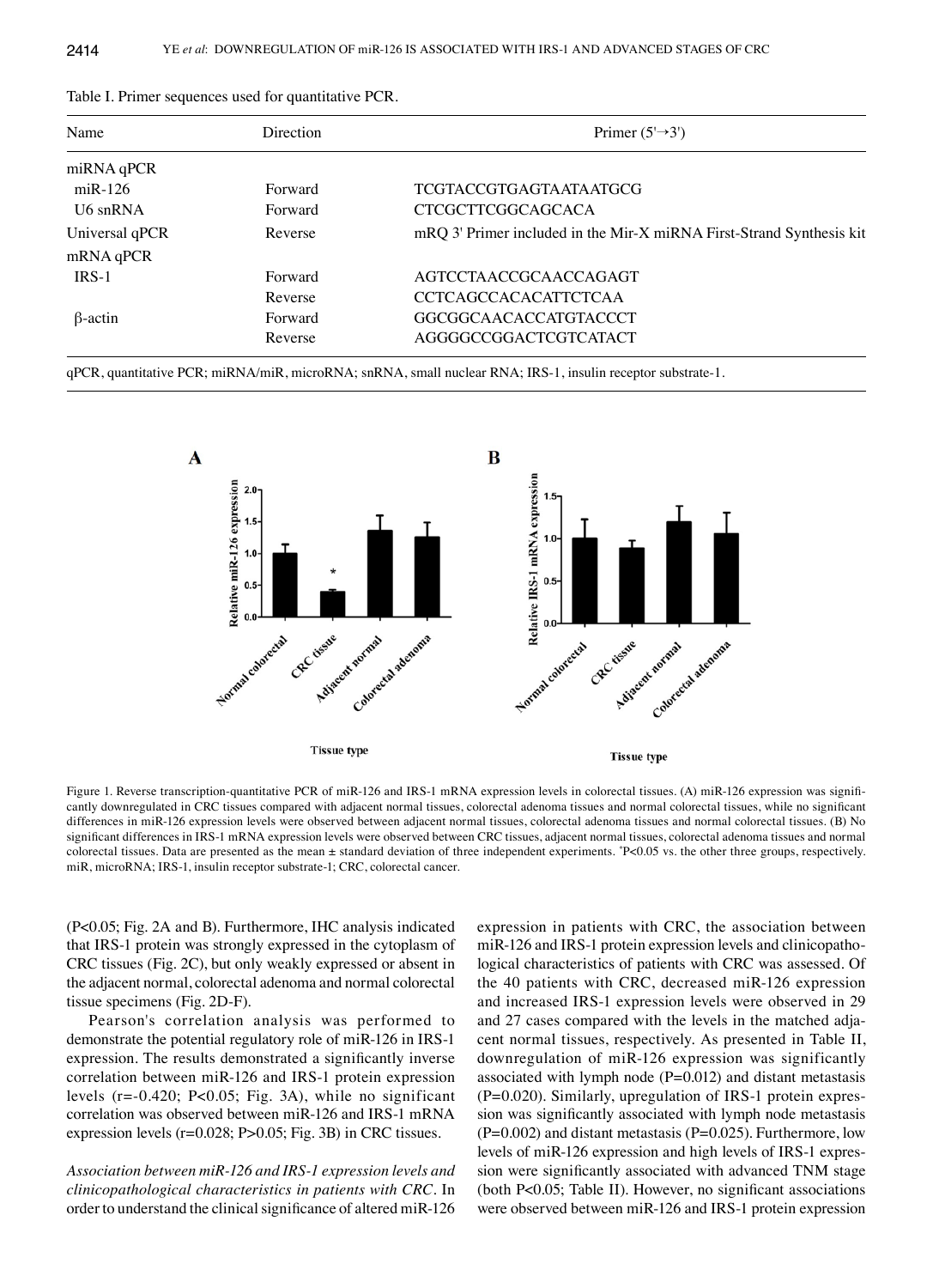

Figure 2. Expression and location of IRS-1 protein in colon tissues. (A) Western blot analysis depicting IRS-1 protein expression in CRC tissues, adjacent normal tissues, colorectal adenoma tissues and normal colorectal tissues. (B) Relative IRS-1 protein expression levels were normalized to GAPDH and presented as the mean ± standard deviation of three independent experiments. IRS‑1 protein expression levels were significantly higher in CRC tissues compared with adjacent normal tissues, colorectal adenoma tissues and normal colorectal tissues. (C-F) Immunohistochemical staining of IRS-1 in colorectal tissues. (C) IRS-1 protein was strongly expressed in the cytoplasm of CRC tissues, and weakly expressed or absent in (D) normal colorectal tissues, (E) adjacent normal tissues and (F) colorectal adenoma tissues. Magnification, x400. \* P<0.05 vs. the other three groups, respectively. IRS-1, insulin receptor substrate-1; CRC, colorectal cancer.

levels and other clinicopathological characteristics in patients with CRC.

molecular marker predictive of a poor prognosis for patients with CRC.

*Association between miR‑126 expression and prognosis of patients with CRC.* The association between miR-126 expression and overall survival time was analyzed using the Kaplan‑Meier method to determine the prognostic value of miR-126 in patients with CRC. Follow-up survival data was recorded up to 60 months for all 40 patients with CRC. The results demonstrated that patients with CRC, with downregulated miR‑126 expression exhibited a significantly shorter overall survival time than those with high miR-126 expression (P=0.0172; Fig. 4). Taken together, these results suggest that downregulated miR-126 expression may be associated with CRC progression, thus have the potential to act as a candidate

# **Discussion**

Altered expression of miRNAs has been reported in several types of human cancer, including CRC (34). miRNAs represent a set of biological modulators that can function as either oncogenes or tumor suppressor genes, and play an essential role in complex molecular networks leading to the initiation, progression and metastasis of different types of human cancer (35). For example, miR-92a, miR-140-5p, miR-331-3p, miR‑223 and miR‑374a were identified as circulating miRNA biomarkers for early diagnosis and monitoring of lung cancer (36). Furthermore, miR-193a-5p and miR-146a-5p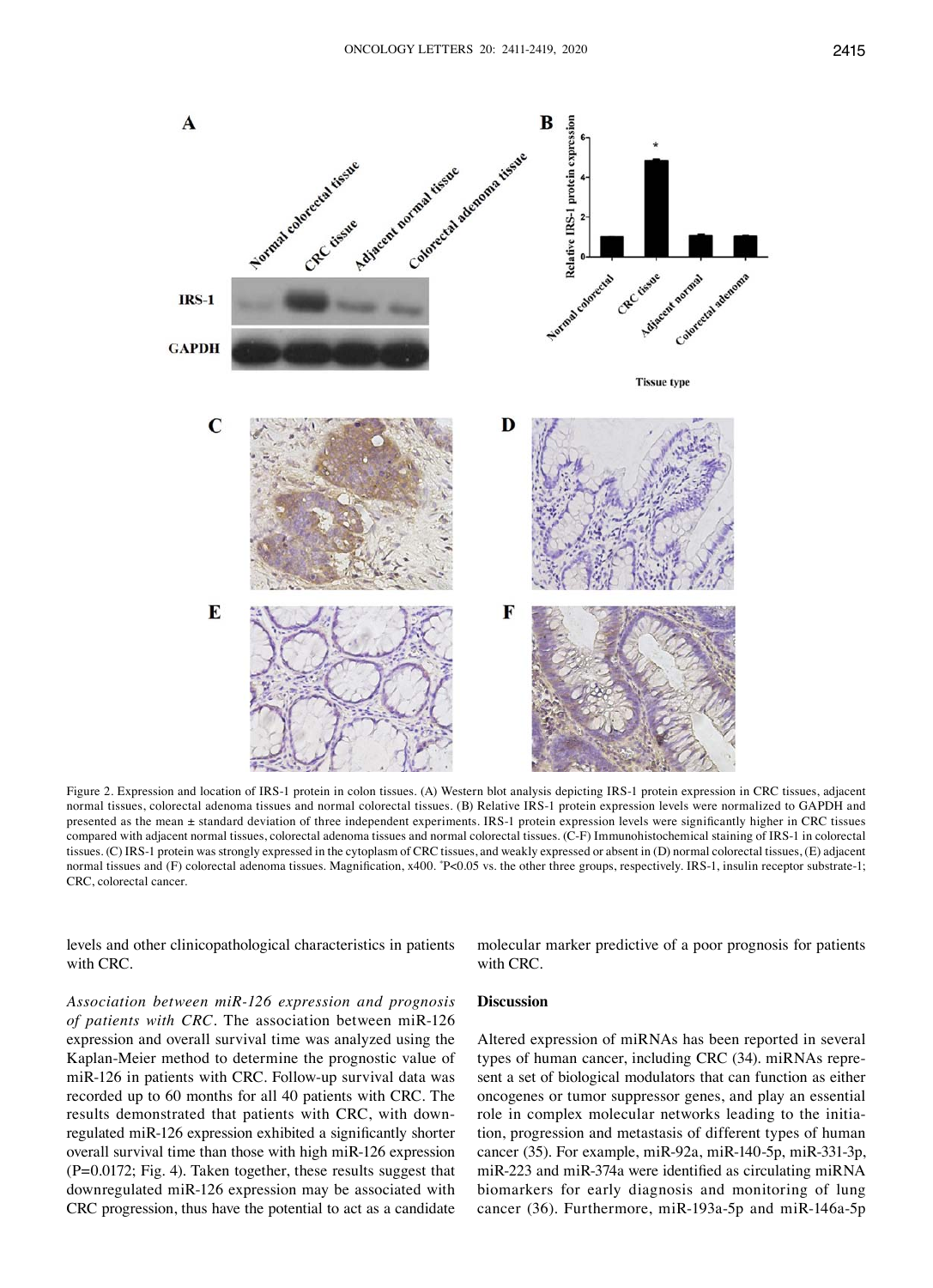

Figure 3. Pearson's correlation analysis between miR-126 and IRS-1 expression levels in human colorectal tissues. (A) miR-126 expression was significantly inversely correlated with IRS‑1 protein expression in colorectal cancer tissues. (B) No significant correlation was observed between miR‑126 and IRS‑1 mRNA expression levels. miR, microRNA; IRS-1, insulin receptor substrate-1.

have been demonstrated to induce  $G_1$  arrest in CRC (37). Understanding the roles of miRNA in different types of cancer will provide an important basis for elucidation of molecular mechanisms for human tumorigenesis and the development of novel strategies for clinical management of human cancer.

Diagnostic and prognostic molecular biomarkers have revolutionized clinical strategies for the management of patients with cancer. While the majority of previous studies have primarily focused on genetic and expression markers of protein-coding genes (38-40), only a few studies have investigated the potential roles of miRNA as biomarkers for clinical assessments of different types of human cancer (41-43). A number of studies have performed differential expression analyses of miRNAs in several types of cancer to investigate the role of miRNAs as clinical biomarkers and identified some miRNAs whose aberrant expression levels are associated with pathological and clinical phenotypes of patients with cancer (44-46). Increased miR-210 expression has been reported in several types of cancer, including non-small cell lung cancer (47), glioma (48), CRC (49) and higher expression of miR-210 correlated with worse recurrence free survival or disease free survival (RFS/DFS), overall survival (OS), metastasis free survival or distant relapse free survival (MFS/DRFS) in breast cancer. For RFS/DFS, OS and MFS/DRFS, the combined hazard ratio (HR) and 95% confidence interval (95% CI) of higher miR-210 expression were 3.36 (2.30, 4.93), 3.29 (1.65, 6.58) and 2.85 (1.76, 4.62) in patients with breast cancer, respectively (50). Furthermore, increased miR-29c expression, a miRNA molecule regulating T-cell co-regulatory molecule B7-H3, is associated with a shorter overall survival time of patients with breast cancer (51). In non-small cell lung cancer, altered expression levels of miR-429, miR-19b and miR-146a have been reported to be associated with higher TNM stage, lymph node metastasis, unfavorable survival outcomes and poor patient prognosis (52,53). Similarly, altered expression levels of miRNAs have also been demonstrated in CRC. Several miRNAs, including miR-200a (54), miR-16 (55) and miR-30b (56), have been demonstrated to be associated with a number of clinical features in patients with CRC, including poor differentiation of tumor, high TNM stages, lymph node status and distant metastasis. Furthermore, altered expression levels of these miRNAs were also demonstrated to independently

predict clinical outcomes (recurrence and survival) of patients with CRC (55,57,58). miR-126 is regarded as an important tumor suppressor, whereby its downregulation has been detected in several types of cancer, including CRC, lung cancer and breast cancer (59-62). However, the associations between miR-126 expression and pathological features and clinical outcomes of patients with CRC have not been extensively investigated.

The present study assessed miR-126 expression in a small cohort of patients with CRC, with recorded pathological characteristics and clinical outcomes. The results demonstrated that miR-126 was downregulated in CRC tumors, which was significantly associated with advanced TNM and Dukes stages of tumor, positive lymph node status and distant metastasis. Furthermore, Kaplan‑Meier survival analysis indicated that downregulation of miR-126 expression was significantly associated with a shorter overall survival time of patients with CRC. Taken together, the results of the present study suggest that miR-126 expression may be a potential candidate molecular marker predictive of the progression and prognosis of patients with CRC.

Previous studies have investigated the functional and mechanical roles of miRNAs in different types of human cancer (18,48,52). In CRC, several miRNAs have been identified to be critical molecular regulators interplaying with important molecular pathways, and thus play key roles in the initiation and progression of CRC (24,54,56). A previous study demonstrated that miR-30b targets oncogenic KRAS, PIK3CD and BCL2, and regulates functional activities of the MAPK and PI3K signaling pathways (58). Thus, downregulation of miR-30b expression may serve as an alternative mechanism for the activation of its downstream oncogenic signaling pathways (58). Previous studies have indicated the underlying molecular mechanisms of miR-126 as a tumor suppressor in different types of human cancer. For example, *in vitro* analysis of thyroid cancer cells demonstrated that overexpression of miR-126 inhibits cell proliferation, migration and invasion by targeting the C-X-C motif chemokine receptor 4 (61). Another *in vitro* experiment indicated that overexpression of miR-126 suppresses cell cycle progression from  $G_1/G_0$  phase to S phase in the breast cancer MSF-7 cell line (60).

The mechanistic roles of miR-126 in CRC tumorigenesis and progression have not yet been fully investigated. A previous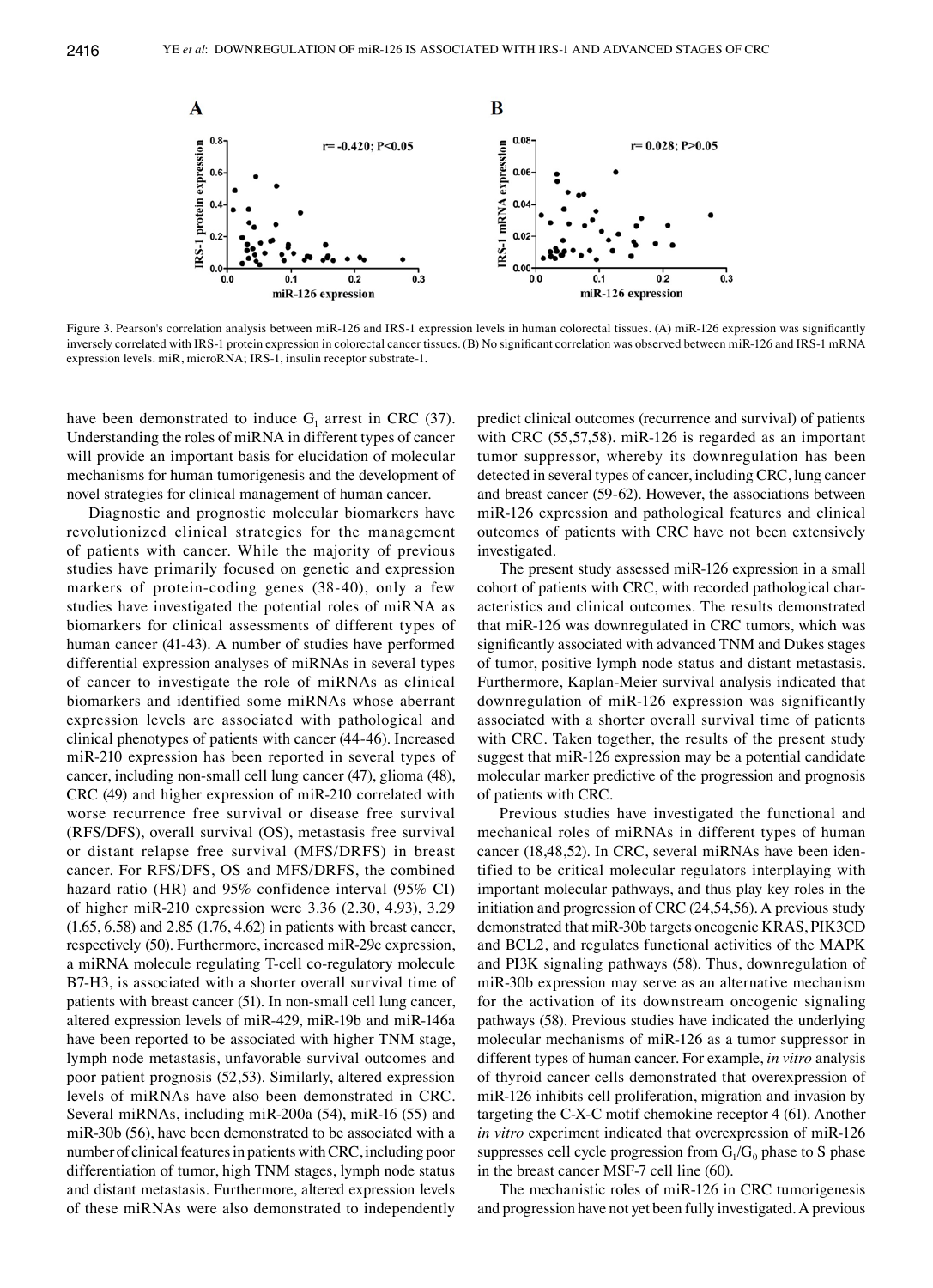|                                         | miR-126 expression, n |               |         | IRS-1 expression, n |                  |         |
|-----------------------------------------|-----------------------|---------------|---------|---------------------|------------------|---------|
| Characteristic                          | Upregulated           | Downregulated | P-value | Upregulated         | Downregulated    | P-value |
| Total number of patients                | 11                    | 29            |         | 27                  | 13               |         |
| Age, years                              |                       |               |         |                     |                  |         |
| 60                                      | 7                     | 16            | 0.900   | 14                  | $\boldsymbol{9}$ | 0.484   |
| <60                                     | $\overline{4}$        | 13            |         | 13                  | $\overline{4}$   |         |
| Sex                                     |                       |               |         |                     |                  |         |
| Male                                    | 5                     | 15            | 0.723   | 15                  | 5                | 0.311   |
| Female                                  | 6                     | 14            |         | 12                  | 8                |         |
| TNM stage                               |                       |               |         |                     |                  |         |
| Tis, T1, T2                             | $8\,$                 | 8             | 0.025   | 5                   | 11               | < 0.001 |
| T3, T4                                  | 3                     | 21            |         | 22                  | $\overline{2}$   |         |
| Diameter, cm                            |                       |               |         |                     |                  |         |
| $\geq 5$                                | $\overline{4}$        | 14            | >0.999  | 12                  | 6                | 0.919   |
| $\leq$ 5                                | $\overline{7}$        | 15            |         | 15                  | $\overline{7}$   |         |
| Tumor location                          |                       |               |         |                     |                  |         |
| $\mathcal{C}, \mathcal{A}, \mathcal{T}$ | 5                     | 16            | 0.583   | 16                  | 5                | 0.217   |
| D, S, R                                 | 6                     | 13            |         | 11                  | 8                |         |
| Histological type                       |                       |               |         |                     |                  |         |
| Well and moderate                       | $\mathfrak{Z}$        | 12            | 0.648   | 13                  | $\overline{2}$   | 0.098   |
| Poor                                    | 8                     | 17            |         | 14                  | 11               |         |
| Lymph node metastasis                   |                       |               |         |                     |                  |         |
| Positive                                | $\mathbf{2}$          | 20            | 0.012   | 20                  | $\overline{2}$   | 0.002   |
| Negative                                | 9                     | 9             |         | 7                   | 11               |         |
| Distant metastasis                      |                       |               |         |                     |                  |         |
| Positive                                | $\mathbf{2}$          | 19            | 0.020   | 18                  | 3                | 0.025   |
| Negative                                | 9                     | 10            |         | 9                   | 10               |         |
|                                         |                       |               |         |                     |                  |         |

Table II. Association between miR-126 and IRS-1 protein expression levels and clinicopathological characteristics in patients with CRC (n=40).

miR, microRNA; IRS-1, insulin receptor substrate-1; TNM, Tumor-Node-Metastasis; C, cecum; A, ascending colon; T, transverse colon; D, descending colon; S, sigmoid colon; R, rectum.



Figure 4. Kaplan‑Meier survival analysis of patients with CRC, based on miR-126 expression level. Downregulated miR-126 expression was associated with a significantly shorter overall survival time of patients with CRC. CRC, colorectal cancer; miR, microRNA.

study used *in vitro* CRC cell line models and demonstrated that miR-126 functionally targets the IRS-1 gene and regulates IRS-1 expression in CRC cells (24). IRS-1 has been demonstrated to possess an oncogenic property, which can lead to activation of the AKT and MAPK signaling pathways (63). Increased IRS-1 expression is functionally associated with enhanced cell proliferation and migration, loss of differentiation and liver metastasis in CRC (28,63-66). However, to the best of our knowledge, there is currently no evidence of the interplay between miR-126 and IRS-1 in primary CRC. Thus, the present study simultaneously analyzed the expression levels of miR-126 and IRS-1 mRNA, as well as IRS-1 protein levels in primary CRC tumors, and successfully provided the first *in vivo* evidence demonstrating the potential interplay between miR-126 and IRS-1 in CRC tumorigenesis. The results of the present study demonstrated that downregulation of miR-126 expression was significantly associated with increased IRS-1 protein levels in primary CRC tumors, whereas no significant association was observed with IRS-1 mRNA expression levels. These results suggest that miR-126 mechanistically regulates IRS-1 expression by blocking IRS-1 protein translation, rather than targeting IRS-1 mRNA degradation in primary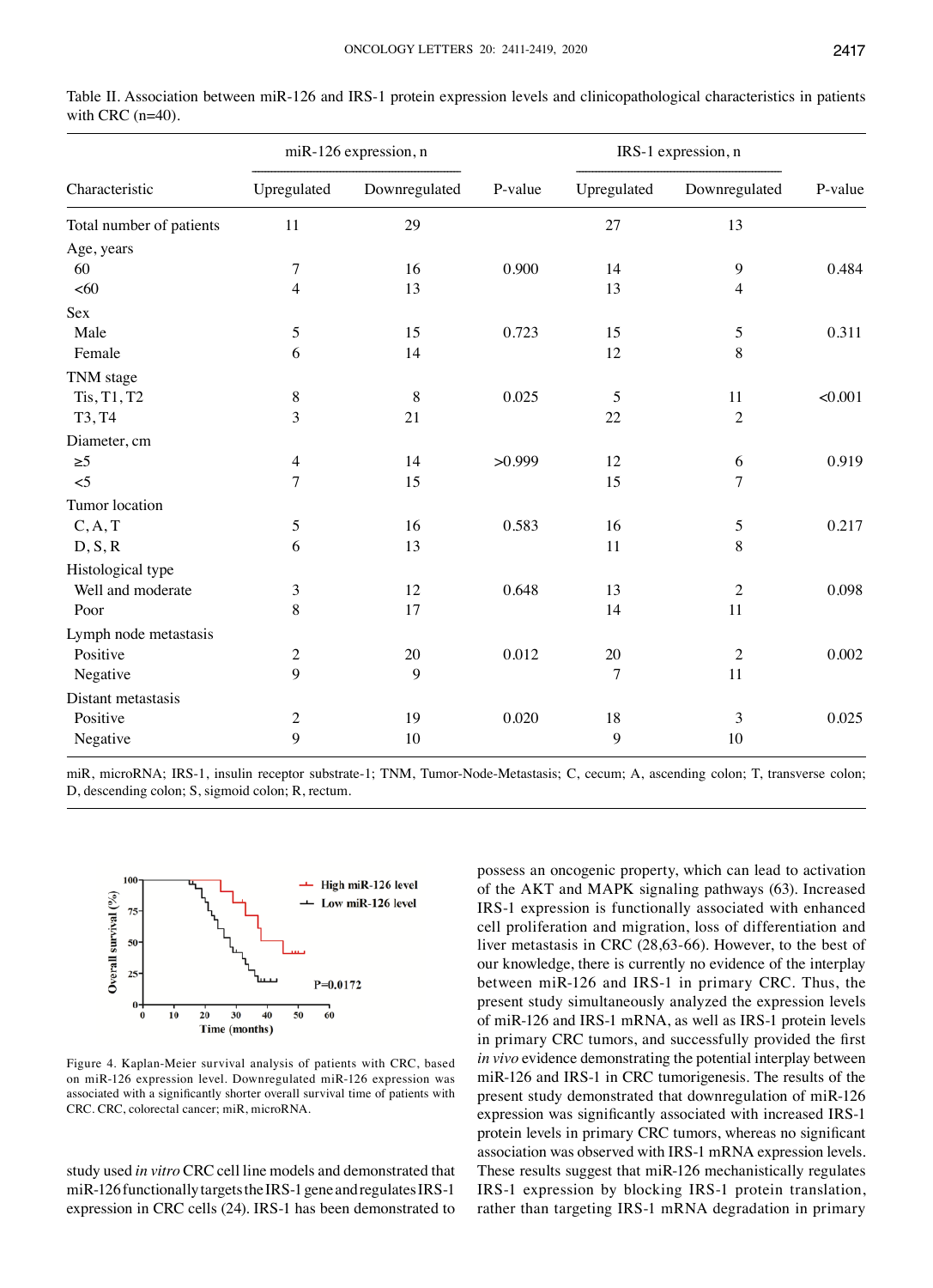CRC tumors. Taken together, the results of the present study suggest that miR-126 is a candidate tumor suppressor for CRC and may serve as a potential biomarker for clinical assessment of patients with CRC. However, due to the small sample size used in the present study, multivariate analysis could not be performed, thus the effects of potential confounding factors was not assessed. Therefore, prospective studies will include larger sample sizes in order to provide sufficient evidence to determine the role of miR-126 in CRC.

In conclusion, the results of the present study demonstrated that miR‑126 expression was significantly downregulated in CRC tissues and inversely correlated with IRS-1 protein expression. Furthermore, downregulation of miR-126 expression was associated with advanced stages of the disease and a poor prognosis in patients with CRC. Taken together, these results suggest that miR-126 may function as a tumor suppressor and play an important role in CRC carcinogenesis and progression.

## **Acknowledgements**

The authors of the present study would like to thank Professor Zhe Wang from the Department of Gastrointestinal Surgery at the Affiliated Hospital of Guangdong Medical University (Zhanjiang, China) for providing the surgical specimens and collecting the clinical information.

#### **Funding**

No funding was received.

#### **Availability of data and materials**

The datasets used and/or analyzed during the current study are available from the corresponding author upon reasonable request.

#### **Authors' contributions**

YZ designed the present study. SY, CY, GZ, FS, YC, JY and WW performed the experiments. SY, CY, WW and YZ performed the statistical analysis and drafted the initial manuscript, while WW and YZ critically revised the manuscript for important intellectual content. All authors read and approved the final manuscript.

## **Ethics approval and consent to participate**

The present study was approved by the Ethics Committees of the Affiliated Hospital of Guangdong Medical University (Zhanjiang, China; approval no. NPJ2011005), and written informed consent was provided by all participants prior to the study.

## **Patient consent for publication**

Not applicable.

# **Competing interests**

The authors declare that they have no competing interests.

#### **References**

- 1. Siegel RL, Miller KD and Jemal A: Cancer statistics, 2016. CA Cancer J Clin 66: 7-30, 2016.
- 2. Chen W, Zheng R, Baade PD, Zhang S, Zeng H, Bray F, Jemal A, Yu XQ and He J: Cancer statistics in China, 2015. CA Cancer J Clin 66: 115-132, 2016.
- 3. Ganesh K, Stadler ZK, Cercek A, Mendelsohn RB, Shia J, Segal NH and Diaz LA Jr: Immunotherapy in colorectal cancer: Rationale, challenges and potential. Nat Rev Gastroenterol Hepatol 16: 361-375, 2019.
- 4. Harris TJ and McCormick F: The molecular pathology of cancer. Nat Rev Clin Oncol 7: 251-265, 2010.
- 5. Mármol I, Sánchez‑de‑Diego C, Pradilla Dieste A, Cerrada E and Rodriguez Yoldi MJ: Colorectal carcinoma: A general overview and future perspectives in colorectal cancer. Int J Mol Sci 18: 197, 2017.
- 6. Goryca K, Kulecka M, Paziewska A, Dabrowska M, Grzelak M, Skrzypczak M, Ginalski K, Mroz A, Rutkowski A, Paczkowska K, *et al*: Exome scale map of genetic alterations promoting metastasis in colorectal cancer. BMC Genet 19: 85, 2018.
- 7. Fearon ER: Molecular genetics of colorectal cancer. Annu Rev Pathol 6: 479-507, 2011.
- 8. Valeri N, Gasparini P, Fabbri M, Braconi C, Veronese A, Lovat F, Adair B, Vannini I, Fanini F, Bottoni A, *et al*: Modulation of mismatch repair and genomic stability by miR-155. Proc Natl Acad Sci USA 107: 6982-6987, 2010.
- 9. van den Berg A, Mols J and Han J: RISC-target interaction: Cleavage and translational suppression. Biochim Biophys Acta 1779: 668-677, 2008.
- 10. Bartel DP: MicroRNAs: Genomics, biogenesis, mechanism, and function. Cell 116: 281-297, 2004.
- 11. Ren D, Yang Q, Dai Y, Guo W, Du H, Song L and Peng X: Oncogenic miR‑210‑3p promotes prostate cancer cell EMT and bone metastasis via NF-κB signaling pathway. Mol Cancer 16: 117, 2017.
- 12. Hong YG, Xin C, Zheng H, Huang ZP, Yang Y, Zhou JD, Gao XH, Hao L, Liu QZ, Zhang W and Hao LQ: miR-365a-3p regulates ADAM10-JAK-STAT signaling to suppress the growth and metastasis of colorectal cancer cells. J Cancer 11: 3634-3644, 2020.
- 13. Zhang Y, Wang Z, Chen M, Peng L, Wang X, Ma Q, Ma F and Jiang B: MicroRNA‑143 targets MACC1 to inhibit cell invasion and migration in colorectal cancer. Mol Cancer 11: 23, 2012.
- 14. Wang H, Cao F, Li X, Miao H, E J, Xing J and Fu CG: miR‑320b suppresses cell proliferation by targeting c‑Myc in human colorectal cancer cells. BMC Cancer 15: 748, 2015.
- 15. Li YC, Li CF, Chen LB, Li DD, Yang L, Jin JP and Zhang B: MicroRNA‑766 targeting regulation of SOX6 expression promoted cell proliferation of human colorectal cancer. Onco Targets Ther 8: 2981-2988, 2015.
- 16. Huang L, Wang X, Wen C, Yang X, Song M, Chen J, Wang C, Zhang B, Wang L, Iwamoto A, *et al*: Hsa-miR-19a is associ- ated with lymph metastasis and mediates the TNF-α induced epithelial-to-mesenchymal transition in colorectal cancer. Sci Rep 5: 13350, 2015.
- 17. Liu Y, Zhou Y, Feng X, An P, Quan X, Wang H, Ye S, Yu C, He Y and Luo H: MicroRNA‑126 functions as a tumor suppressor in colorectal cancer cells by targeting CXCR4 via the AKT and ERK1/2 signaling pathways. Int J Oncol 44: 203-210, 2014.
- 18. Feng R, Chen X, Yu Y, Su L, Yu B, Li J, Cai Q, Yan M, Liu B and Zhu Z: miR-126 functions as a tumour suppressor in human gastric cancer. Cancer Lett 298: 50-63, 2010.
- 19. Li X, Shen Y, Ichikawa H, Antes T and Goldberg GS: Regulation of miRNA expression by Src and contact normalization: Effects on nonanchored cell growth and migration. Oncogene 28: 4272-4283, 2009.
- 20. Crawford M, Brawner E, Batte K, Yu L, Hunter MG, Otterson GA, Nuovo G, Marsh CB and Nana‑Sinkam SP: MicroRNA‑126 inhibits invasion in non-small cell lung carcinoma cell lines. Biochem Biophys Res Commun 373: 607-612, 2008.
- 21. Saito Y, Friedman JM, Chihara Y, Egger G, Chuang JC and Liang G: Epigenetic therapy upregulates the tumor suppressor microRNA-126 and its host gene EGFL7 in human cancer cells. Biochem Biophys Res Commun 379: 726-731, 2009.
- 22. Li XM, Wang AM, Zhang J and Yi H: Down‑regulation of miR‑126 expression in colorectal cancer and its clinical signifi- cance. Med Oncol 28: 1054‑1057, 2011.
- 23. Li Z, Li N, Wu M, Li X, Luo Z and Wang X: Expression of miR-126 suppresses migration and invasion of colon cancer cells by targeting CXCR4. Mol Cell Biochem 381: 233‑242, 2013.